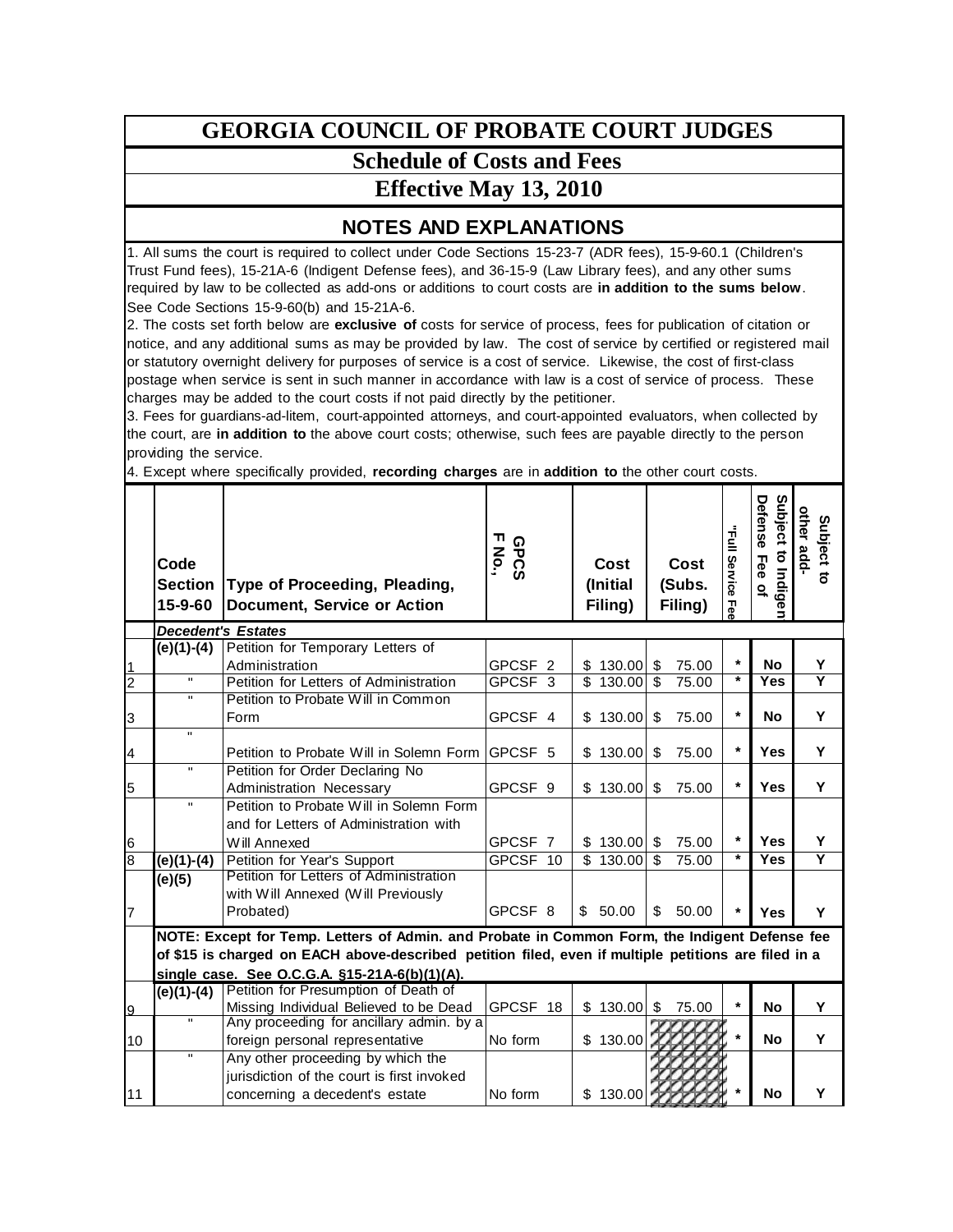|                 | (e)(5)                  | Petition of Personal Representative for   |                     |    |       |         |                 |                                         |
|-----------------|-------------------------|-------------------------------------------|---------------------|----|-------|---------|-----------------|-----------------------------------------|
| 12              |                         | Leave to Sell Property                    | GPCSF 13            |    | 50.00 |         | <b>No</b>       | Y                                       |
|                 | $\overline{\mathbf{u}}$ | Petition for Leave to Sell Perishable     |                     |    |       |         |                 |                                         |
| 13              |                         | Property by Personal Representative       | GPCSF 71            | \$ | 50.00 | $\star$ | <b>No</b>       | Υ                                       |
|                 | п                       | Petition for Leave to Sell or Encumber    |                     |    |       |         |                 |                                         |
|                 |                         | Property Previously Set Aside as Year's   |                     |    |       |         |                 |                                         |
| 14              |                         | Support                                   | GPCSF 17            | S  | 50.00 | $\star$ | <b>No</b>       | Y                                       |
|                 | п                       | Petition by Administrator for Waiver of   |                     |    |       |         |                 |                                         |
| 15              |                         | Bond and/or Grant of Certain Powers       | GPCSF 32            |    | 50.00 | $\star$ | No              | Y                                       |
| 16              | $\overline{\mathbf{u}}$ | <b>Petition for Discharge</b>             | GPCSF <sub>33</sub> | \$ | 50.00 | $\ast$  | <b>No</b>       | Ÿ                                       |
| $\overline{17}$ | $\blacksquare$          | Petition for Approval of Division in Kind | No form             |    | 50.00 | $\ast$  | $\overline{No}$ | $\overline{\mathsf{Y}}$                 |
| 18              | $\mathbf H$             | <b>Petition to Determine Heirs</b>        | No form             |    | 50.00 | $\star$ | <b>No</b>       | $\overline{\mathsf{Y}}$                 |
| 19              | $\mathbf H$             | Petition for Direction under Will         | No form             |    | 50.00 | $\star$ | <b>No</b>       | Y                                       |
|                 |                         | Petition of Personal Representative to    |                     |    |       |         |                 |                                         |
| 20              |                         | Compromise a Disputed Claim or Debt       | No form             |    | 50.00 | $\star$ | No              | Y                                       |
|                 | π                       | Petition by or against personal           |                     |    |       |         |                 |                                         |
|                 |                         | representative for an accounting or final |                     |    |       |         |                 |                                         |
| 21              |                         | settlement                                | No form             | \$ | 50.00 |         | No              | Y                                       |
|                 |                         | Petition to Resign as Personal            |                     |    |       |         |                 |                                         |
|                 |                         | Representative and for Appointment of     |                     |    |       |         |                 |                                         |
| 22              |                         | a Successor                               | No form             | S  | 50.00 |         | <b>No</b>       | Y                                       |
|                 |                         | Petition to Remove a Personal             |                     |    |       |         |                 |                                         |
|                 |                         | Representative and for Appointment of     |                     |    |       |         |                 |                                         |
| 23              |                         | a Successor                               | No form             | \$ | 50.00 |         | No              | Y                                       |
|                 |                         | Citation against a personal               |                     |    |       |         |                 |                                         |
|                 |                         | representative for failure to make        |                     |    |       |         |                 |                                         |
|                 |                         | returns or for alleged mismanagement      |                     |    |       |         |                 |                                         |
| 24              |                         | of estate                                 | No form             | \$ | 50.00 | $\star$ | No              | <b>fes, unless</b><br>issued by<br>sour |
|                 |                         | Caveat, objection or other responsive     |                     |    |       |         |                 |                                         |
|                 |                         | pleading filed by person to whom notice   |                     |    |       |         |                 |                                         |
| 25              |                         | or citation issued                        | No form             | \$ | 50.00 | $\star$ | No              | Y                                       |
|                 |                         | Petition or Motion to intervene as        |                     |    |       |         |                 |                                         |
| 26              |                         | Interested Party                          | No form             | \$ | 50.00 |         | No              | Y                                       |
|                 |                         | Any other petition, application, motion   |                     |    |       |         |                 |                                         |
|                 |                         | or other pleading in an estate for which  |                     |    |       |         |                 |                                         |
| 27              |                         | no cost is set                            | No form             |    | 50.00 | $\star$ | <b>No</b>       | Y                                       |
| 28              | (e)(6)                  | Petition to Change Accounting Period      | No form             |    | 25.00 |         | <b>No</b>       | Y                                       |
| 29              |                         | Petition to Enter Safe-Deposit Box        | No form             |    | 25.00 |         | No              | Y                                       |
| 30              |                         | Petition/Motion for Attorney's Fees       | No form             |    | 25.00 |         | No              |                                         |
|                 |                         |                                           |                     |    |       |         |                 |                                         |
| 31              |                         | Petition/Motion for Extra Compensation    | No form             | \$ | 25.00 | $\star$ | No              | Y                                       |
|                 |                         | Inventory, Appraisement, or Annual,       |                     |    |       |         |                 |                                         |
| 32              |                         | Intermediate or Final Return              | No form             |    | 25.00 | $\star$ | No              | Y                                       |
| 33              | (e)(7)                  | Notice of Claim or Claim of Creditor      | No form             |    | 10.00 | ₮       | No              | N                                       |
|                 |                         | Declination to Serve as Personal          |                     |    |       |         |                 |                                         |
| 34              |                         | Representative                            | No form             |    | 10.00 | $\star$ | No              | N                                       |
| 35              |                         | Renunciation of Right of Succession       | No form             |    | 10.00 |         | No              | N                                       |
|                 |                         |                                           |                     |    |       |         |                 |                                         |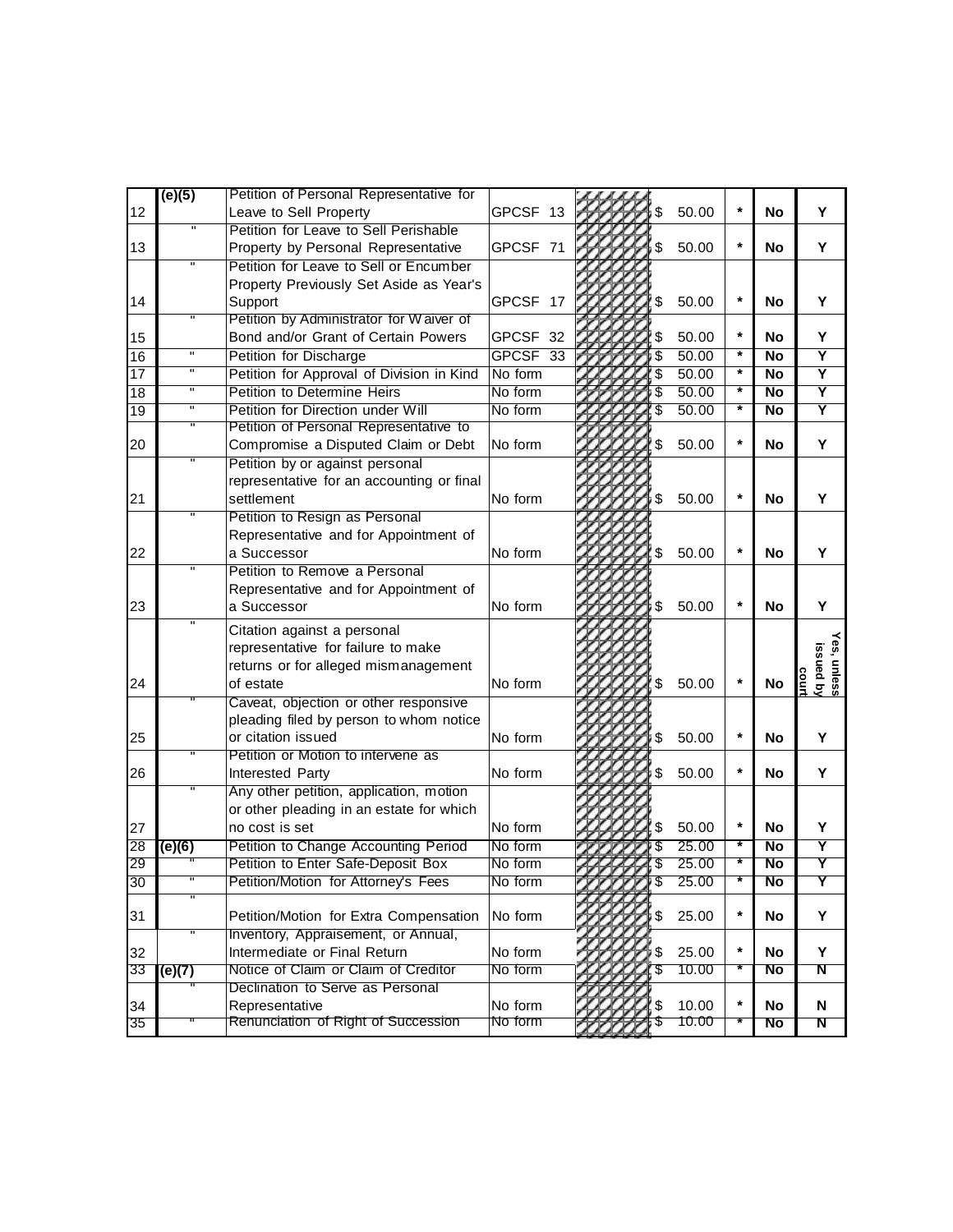|                       | Minor Guardianships/Conservatorships                                                                                                                                                                                                                                                                                                                                                                           |                                                                                                                                                   |                      |                      |                           |         |                              |                              |  |  |  |
|-----------------------|----------------------------------------------------------------------------------------------------------------------------------------------------------------------------------------------------------------------------------------------------------------------------------------------------------------------------------------------------------------------------------------------------------------|---------------------------------------------------------------------------------------------------------------------------------------------------|----------------------|----------------------|---------------------------|---------|------------------------------|------------------------------|--|--|--|
|                       | NOTE: In ALL minor guardianship/conservatorship cases, the Indigent Defense fee of \$15.00 is<br>charged ONE TIME ONLY on the first proceeding by which the jurisdiction of the probate court is<br>first invoked with regard to a named minor. In the list below, "FF" denotes the proceedings to<br>which the fee may apply. See O.C.G.A. $§15-21A-6(b)(1)(B)$ .                                             |                                                                                                                                                   |                      |                      |                           |         |                              |                              |  |  |  |
| $\vert$ 1             | (f)(1)                                                                                                                                                                                                                                                                                                                                                                                                         | Petition for Temporary letters of<br>Guardianship of the person of Minor                                                                          | GPCSF 28             | 75.00<br>\$          |                           |         | <b>FF</b>                    | Y                            |  |  |  |
| 2                     |                                                                                                                                                                                                                                                                                                                                                                                                                | Petition for Letters of Guardianship of<br>Minor                                                                                                  | GPCSF <sub>29</sub>  | 75.00<br>S           |                           |         | FF                           | Υ                            |  |  |  |
| 3                     | π                                                                                                                                                                                                                                                                                                                                                                                                              | Petition for Letters of Conservatorship<br>of Minor                                                                                               | GPCSF 30             | 75.00<br>\$          |                           |         | FF                           | Υ                            |  |  |  |
|                       |                                                                                                                                                                                                                                                                                                                                                                                                                | Petition for Receipt and Acceptance of<br>Foreign Guardianship and/or                                                                             |                      |                      |                           |         |                              |                              |  |  |  |
| 4                     | $\blacksquare$                                                                                                                                                                                                                                                                                                                                                                                                 | Conservatorship<br>Any other proceeding by which the                                                                                              | GPCSF 60             | 75.00<br>\$          |                           |         | <b>FF</b>                    | Υ                            |  |  |  |
| 5                     |                                                                                                                                                                                                                                                                                                                                                                                                                | jurisdiction of the court is first invoked<br>with regard to the person and/or<br>property of a minor                                             | No form              | 75.00<br>\$          |                           |         | <b>FF</b>                    | Y                            |  |  |  |
| 16                    |                                                                                                                                                                                                                                                                                                                                                                                                                | Petition of Conservator for Final<br>Settlement of Accounts and Discharge<br>from Office and Liability<br>Petition of Conservator for Leave to    | GPCSF 34             | 75.00<br>\$          |                           |         | <b>No</b>                    | Υ                            |  |  |  |
| $\overline{7}$        | (f)(2)<br>π                                                                                                                                                                                                                                                                                                                                                                                                    | Sell, Rent, Lease or Otherwise Dispose<br>of Property                                                                                             | GPCSF 14             |                      | 70.00<br>\$               | $\star$ | <b>No</b>                    | Y                            |  |  |  |
| 8                     |                                                                                                                                                                                                                                                                                                                                                                                                                | Petition to Compromise Doubtful Claim<br>of Minor/Ward                                                                                            | GPCSF 19             |                      | 70.00<br>\$               | $\star$ | FF                           | Y                            |  |  |  |
| 9<br>$\overline{10}$  | п                                                                                                                                                                                                                                                                                                                                                                                                              | Petition for Leave to Encroach on<br>Corpus<br>Petition to Change Accounting Period                                                               | GPCSF 20<br>No form  |                      | 30.00<br>S<br>\$<br>25.00 | $\star$ | <b>No</b><br>$\overline{No}$ | Y<br>$\overline{\mathsf{Y}}$ |  |  |  |
| 11                    |                                                                                                                                                                                                                                                                                                                                                                                                                | Minor Conservatorship Inventory and<br>Asset Management Plan                                                                                      | No form              |                      | 30.00<br>\$               | $\star$ | No.                          | N                            |  |  |  |
| 12<br>$\overline{13}$ | π<br>π                                                                                                                                                                                                                                                                                                                                                                                                         | Annual, Intermediate or Final Return of<br>Conservator<br>Petition or motion for attorney's fees                                                  | No form<br>No form   |                      | 30.00<br>\$<br>70.00      | $\star$ | No<br>No                     | N<br>$\overline{\mathsf{N}}$ |  |  |  |
| 14                    | π                                                                                                                                                                                                                                                                                                                                                                                                              | <b>Petition to Terminate Temporary</b><br>Guardianship of Minor                                                                                   | No form              |                      | 30.00<br>\$               | $\star$ | No                           | N                            |  |  |  |
| 15                    | $\mathbf H$                                                                                                                                                                                                                                                                                                                                                                                                    | Any other petition, application, motion<br>or other pleading filed regarding an<br>existing guardianship of a minor                               | No form              |                      | 30.00                     |         | No.                          | N                            |  |  |  |
|                       | <b>Adult Guardianships/Conservatorships</b><br>NOTE: In ALL adult guardianship/conservatorship cases, the Indigent Defense fee of \$15.00 is<br>charged ONE TIME ONLY on the first proceeding by which the jurisdiction of the probate court is<br>first invoked with regard to a named adult. In the list below, "FF" denotes the proceedings to<br>which the fee may apply. See O.C.G.A. §15-21A-6(b)(1)(C). |                                                                                                                                                   |                      |                      |                           |         |                              |                              |  |  |  |
|                       | (g)(1)                                                                                                                                                                                                                                                                                                                                                                                                         | Petition for the Appointment of an<br>Emergency Guardian and/or                                                                                   |                      |                      |                           |         |                              |                              |  |  |  |
| 1                     | $\mathbf H$                                                                                                                                                                                                                                                                                                                                                                                                    | Conservator for a Proposed Ward<br>Petition for the Appointment of a<br>Guardian and/or Conservator for a                                         | GPCSF 11             | \$150.00<br>\$150.00 |                           |         | <b>FF</b><br><b>FF</b>       | Y<br>Y                       |  |  |  |
| $\overline{2}$<br>3   | н                                                                                                                                                                                                                                                                                                                                                                                                              | Proposed Ward<br>Petition for Receipt and Acceptance of<br>Foreign Guardianship and/or<br>Conservatorship                                         | GPCSF 12<br>GPCSF 60 | \$150.00             |                           |         | <b>FF</b>                    | Υ                            |  |  |  |
| $\overline{A}$        | π                                                                                                                                                                                                                                                                                                                                                                                                              | Any other proceeding by which the<br>jurisdiction of the probate court is first<br>invoked with regard to an adult alleged<br>to be incapacitated | No form              | \$150.00             |                           |         | FF                           | Y                            |  |  |  |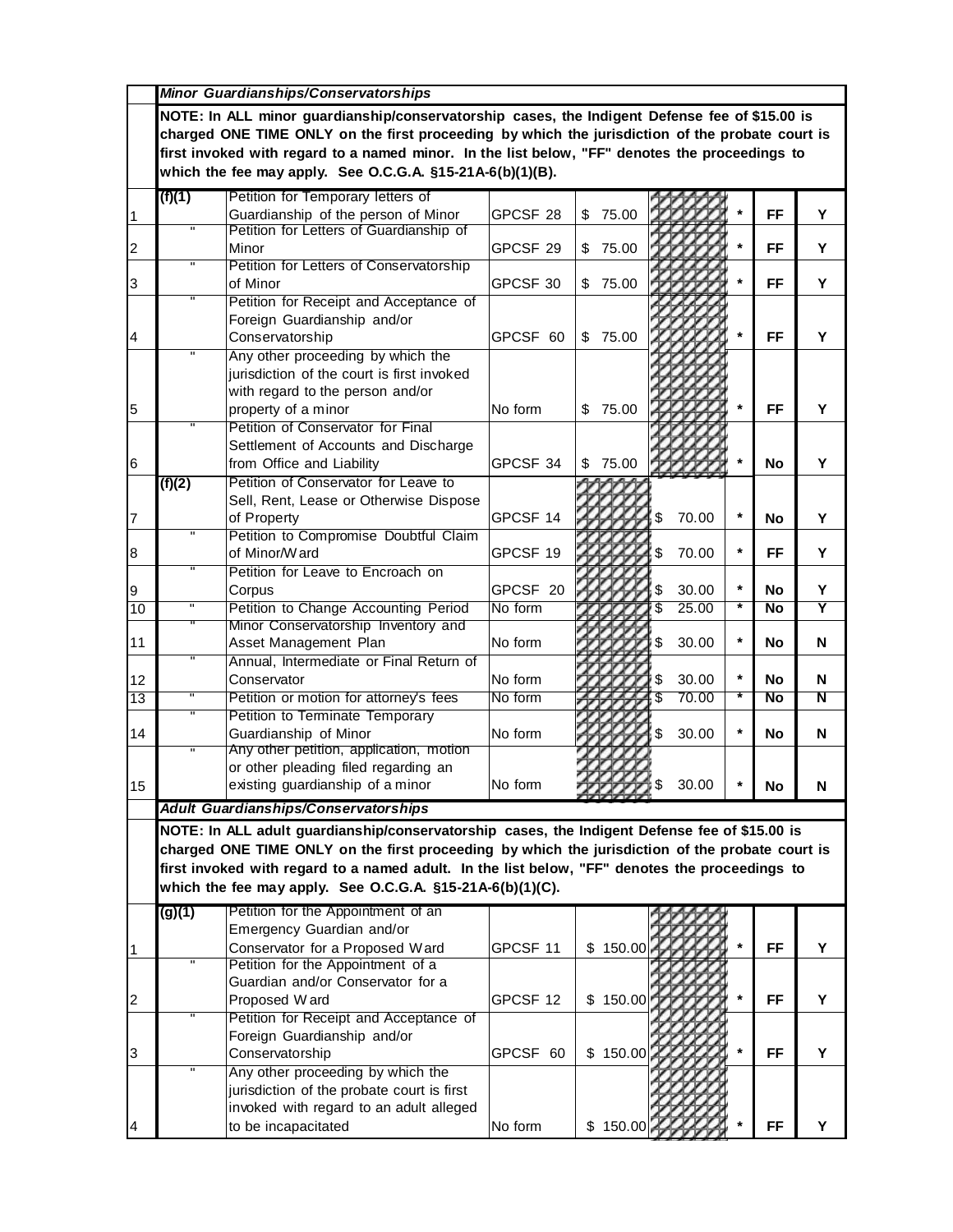|                | $\overline{(g)(2)}$       | Petition of Conservator for Leave to                                                 |          |                        |                 |                         |
|----------------|---------------------------|--------------------------------------------------------------------------------------|----------|------------------------|-----------------|-------------------------|
|                |                           | Sell, Rent, Lease or Otherwise Dispose                                               |          |                        |                 |                         |
| 5              |                           | of Property                                                                          | GPCSF 14 | 70.00<br>$\star$       | <b>No</b>       | Υ                       |
|                | $\overline{u}$            | Petition to Compromise Doubtful Claim                                                |          |                        |                 |                         |
| 6              |                           | of Minor/Ward                                                                        | GPCSF 19 | $\star$<br>70.00<br>\$ | No              | Y                       |
|                | $\overline{u}$            | Petition for Leave to Encroach on                                                    |          |                        |                 |                         |
| 17             |                           | Corpus                                                                               | GPCSF 20 | $\star$<br>30.00       | No              | Y                       |
| $\overline{8}$ | π                         | Petition to Change Accounting Period                                                 | No form  | 25.00                  | $\overline{No}$ | $\overline{\mathsf{Y}}$ |
|                | $\sf H$                   | Adult Conservatorship Inventory and                                                  |          |                        |                 |                         |
| 9              |                           | Asset Management Plan                                                                | GPCSF 58 | $\ast$<br>30.00<br>S   | No              | N                       |
| 10             | $\mathbf{H}$              | Annual, Intermediate or Final Return                                                 | No form  | $\star$<br>30.00<br>\$ | <b>No</b>       | $\overline{\mathsf{N}}$ |
| 11             | $\overline{\mathbf{u}}$   | Petition or motion for attorney's fees                                               | No form  | \$<br>70.00            | <b>No</b>       | Y                       |
|                | $\overline{\mathbf{u}}$   | Petition for the Restoration of an                                                   |          |                        |                 |                         |
|                |                           | Individual Found to be in Need of a                                                  |          |                        |                 |                         |
| 12             |                           | Guardian and/or Conservator                                                          | GPCSF 65 | 70.00                  | <b>No</b>       | Υ                       |
|                | п                         | Petition of Conservator for Final                                                    |          |                        |                 |                         |
|                |                           | Settlement of Accounts and Discharge                                                 |          |                        |                 |                         |
| 13             |                           | from Office and Liability                                                            | GPCSF 34 | 75.00<br>\$            | <b>No</b>       | Y                       |
|                |                           | Any other petition, application, motion                                              |          |                        |                 |                         |
|                |                           | or pleading filed regarding an existing                                              |          |                        |                 |                         |
| 14             |                           | guardianship of an adult                                                             | No form  | 70.00                  | <b>No</b>       | Y                       |
|                | <b>Other Actions</b>      |                                                                                      |          |                        |                 |                         |
|                | (f)                       | In matters involving Sterilization,                                                  |          |                        |                 |                         |
|                |                           | Involuntary Treatment, Habilitation or                                               |          |                        |                 |                         |
|                |                           | Temporary Placement, through entry of                                                |          |                        |                 |                         |
| $\vert$ 1      |                           | final order                                                                          | No form  | 130.00<br>\$           | <b>No</b>       | Υ                       |
|                | $\overline{(\mathsf{i})}$ | Hearings in contested matters, per half                                              |          |                        |                 |                         |
| 2              |                           | day                                                                                  |          | 30.00<br>\$            | No              | N                       |
|                | π                         | Initial hearings in adult guardianship or                                            |          |                        |                 |                         |
|                |                           | matters involving sterilization,                                                     |          |                        |                 |                         |
|                |                           | involuntary treatment, habilitation or                                               |          |                        |                 |                         |
| 3              |                           | involuntary placement                                                                |          | No Fee                 | No              | N                       |
| $\overline{4}$ | π                         | Hearing in any uncontested matter                                                    |          | No Fee                 | N <sub>o</sub>  | N                       |
|                | $\overline{(\mathsf{j})}$ |                                                                                      |          |                        |                 |                         |
|                |                           | Petition to Establish Custodial Account                                              |          | 8% of                  |                 |                         |
| 5              |                           | for Minor or Incapacitated Adult                                                     | GPCSG 22 | fund                   | <b>No</b>       | Y                       |
| $\overline{6}$ | (k)(i)-(vii)              | Application for W rit of Habeas Corpus                                               | No form  | 75.00<br>\$            | Yes             | Y                       |
| $\overline{7}$ |                           | Petition to Establish lost papers                                                    | No form  | 50.00<br>\$            | <b>No</b>       | $\overline{\mathsf{Y}}$ |
| $\overline{8}$ |                           | Petition for or declaration of Exemptions                                            |          | \$<br>25.00            | $\overline{No}$ | Υ                       |
| g              |                           | Petition to Change Birth Certificate                                                 | No form  | \$<br>75.00            | $\overline{N}$  | Y                       |
|                | $\blacksquare$            |                                                                                      |          |                        |                 |                         |
|                |                           | All other services rendered by the judge                                             |          |                        |                 |                         |
|                |                           | or clerk through the entry of the final                                              |          |                        |                 |                         |
|                |                           |                                                                                      |          |                        |                 |                         |
|                |                           | order, for any application or petition by                                            |          |                        |                 |                         |
| 10             |                           | which the jurisdiction of probate court is<br>invoked and no other cost is set forth | No form  | 70.00                  | <b>No</b>       | Y                       |
|                |                           |                                                                                      |          | \$                     |                 |                         |
|                |                           | Issuance of all other orders, including a                                            |          |                        |                 |                         |
|                |                           | Rule Nisi, in any matter for which the<br>costs already set forth do not include all |          |                        |                 |                         |
| 11             |                           | services rendered by judge or clerk                                                  | No form  | \$<br>30.00            | No              | N                       |
|                |                           | Motions, Amendments or other                                                         |          |                        |                 |                         |
|                |                           | pleadings in any matter for which the                                                |          |                        |                 |                         |
|                |                           | costs do not include all services                                                    |          |                        |                 |                         |
|                |                           | rendered by judge or clerk and no other                                              |          |                        |                 |                         |
| 12             |                           | cost is set forth                                                                    | No form  | 15.00                  | No              | N                       |
|                |                           |                                                                                      |          |                        |                 |                         |